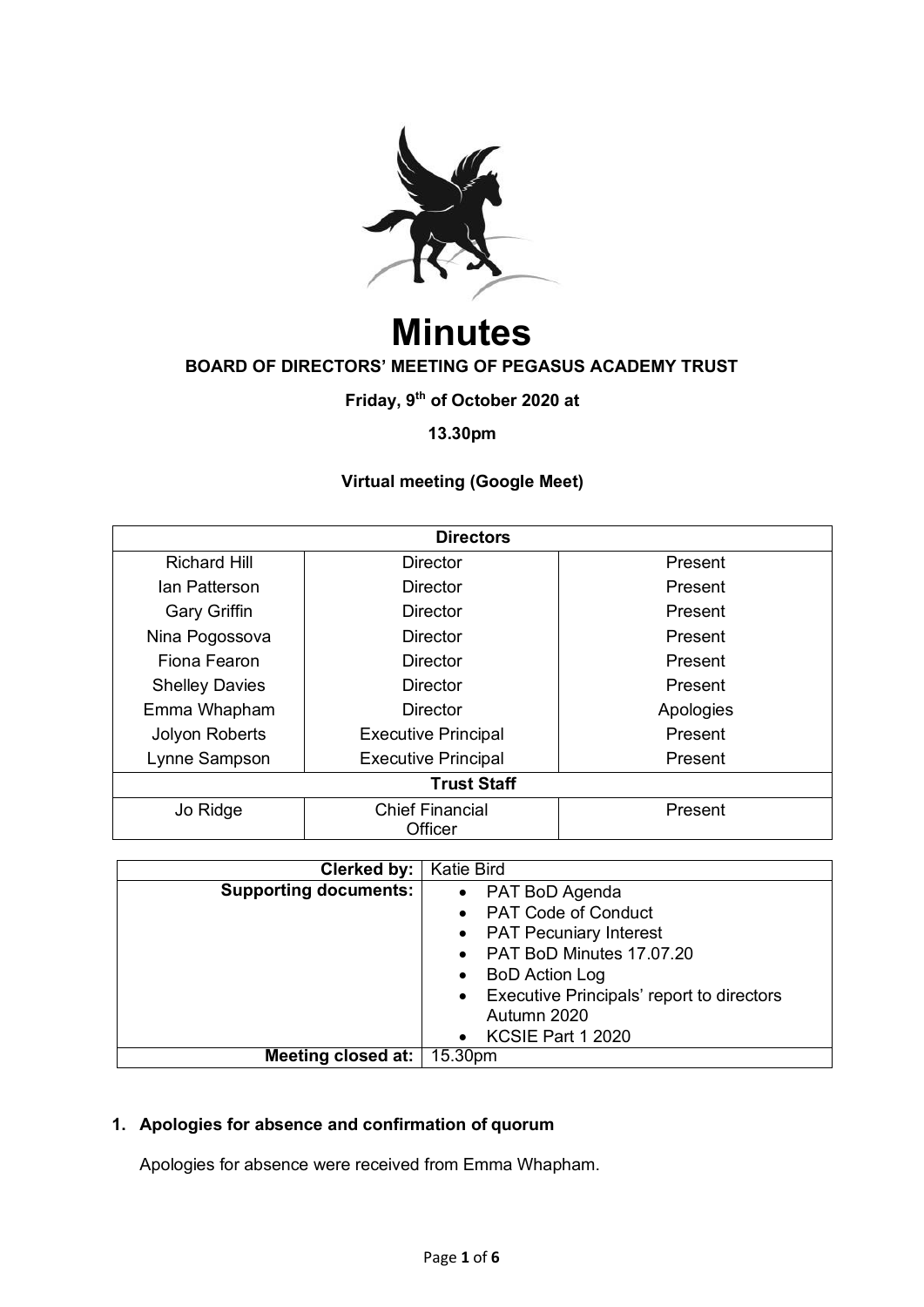## **2. Annual confirmation of conflict of interest and changes to register of interests**

The Chair requested that directors complete their annual confirmation of conflict of interest and sign the Code of Conduct, both should be sent to Ciara Carroll.

## **ACTION: Complete annual confirmation of conflict of interests and sign Code of Conduct and send to CC (Item 100)**

#### **3. Minutes of the previous meeting (17th of July 2020)**

RESOLUTION: It was agreed that the minutes as presented above represented a true and accurate picture of the meeting.

#### **ACTION: Copies of minutes to be printed and signed by the Chair when possible (Item 101)**

#### **4. Matters arising not discussed elsewhere and Action Log**

#### Matters arising

Directors heard an update on the work taking place at Cypress Primary School to improve the access to the Year 4 classrooms. The entrance has been made wider than originally planned to allow for social distancing and handrails will be added for safety due to a steeper than anticipated gradient. This entrance will reduce footfall at the main entrance.

A director queried whether the additional work would impact the cost and exceed the planned £12k budget. It was explained the handrails would take the work above budget.

A director asked what progress was being made with the school office. It is anticipated that the work would commence during half term. This would include steps from the playground up to the new business office where the Trust central staff would be relocating. The work to build the steps is likely to cost in the region of £30k. The remaining work in the office would cost approximately £100k.

#### **ACTION: JR to confirm final cost for office work. (Item 102)**

Directors heard that there was a delay with the delivery of the Chromebooks which are on order for Year 3 PPG children. This was due to a large number of Chromebooks being prioritised for the USA before other countries.

A director questioned whether there were other devices in school that could be used whilst the delivery was awaited. It was explained that there are already a number of devices in school. In case of a lockdown there are approximately 30 devices per school to lend to pupils who need them.

#### Action log

**Item 097**: RH and CC to complete **Item 098**: Complete **Item 03**: RH to investigate. The audit will be taking place for two weeks from Monday 12<sup>th</sup> October.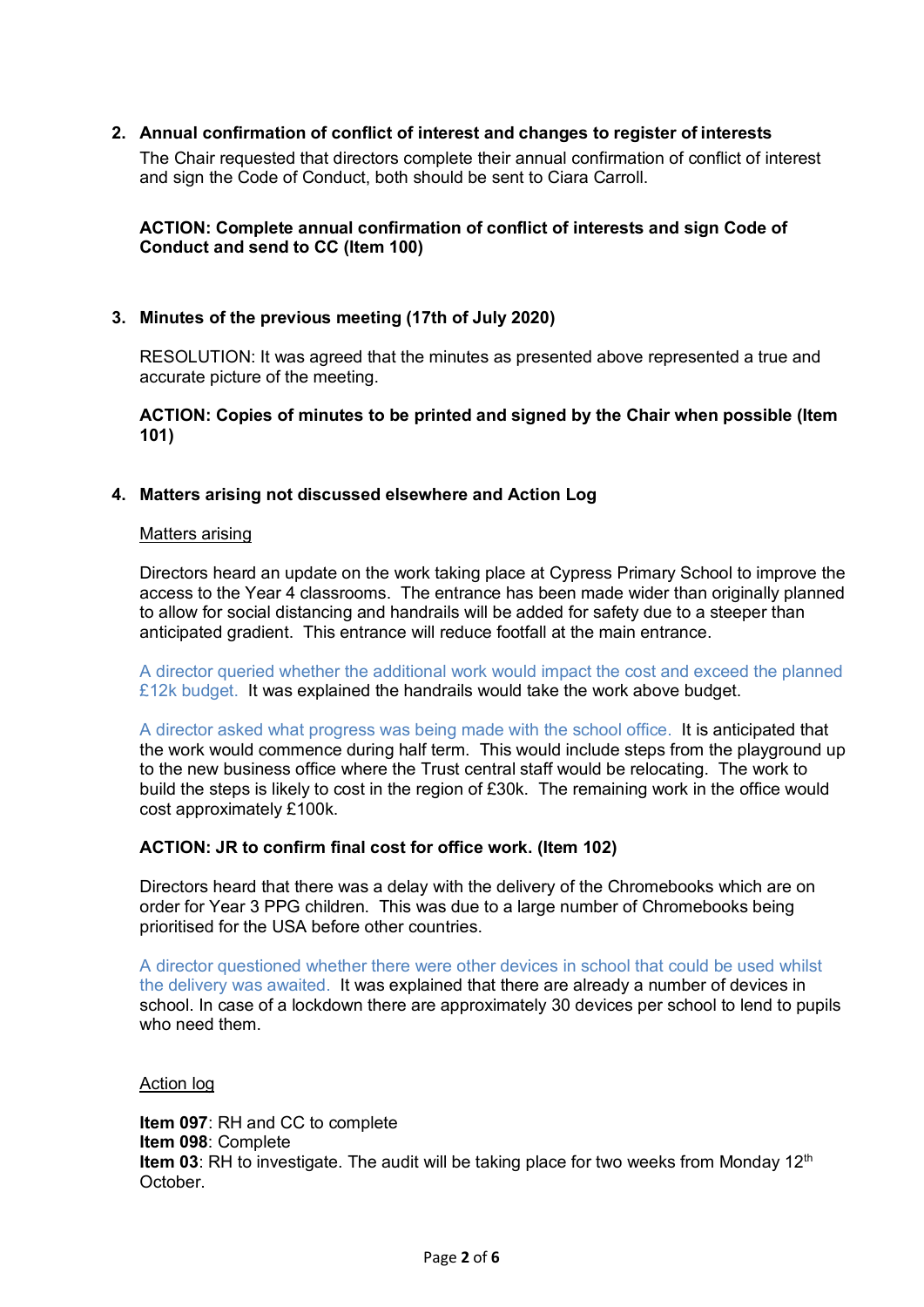# **5. Executive Principals report (items not covered on agenda elsewhere)**

#### Ofsted

Ofsted will be resuming their normal inspection schedule in January 2021. Until then any visit made to the school would be in a helpful capacity and would include looking at a blended learning approach and preparation for another lockdown. None of the schools in the Trust have received a visit to date.

Schools will, in part, be inspected on how well they meet equalities legislation with particular regard to "protected characteristics" and a school must be seen to be teaching on these topics. Consideration is being given to how to consult parents on this topic. Any changes to the curriculum would be in place by January 2021.

A director asked whether the Ofsted visits were taking place in person. It was confirmed that the visits are taking place in person.

A director questioned whether blended learning would be a legal requirement and it was confirmed that it would be. LS reported that despite the high demands on the schools the Trust is confident about the blended learning approach and had received a high number of 'hits' on the online learning platform during lockdown, including it is believed from children who do not attend schools in the Trust.

#### **Attendance**

Attendance throughout the Trust continues to be good at 95%. Feedback from parents is positive.

A meeting took place with the School Improvement Partner who was complimentary about how the schools within the Trust are operating. All staff have received updated training on **KCSIF** 

#### Covid-19 Update

It was highlighted that there has been one positive case of Covid-19 at Whitehorse Manor in a member of staff who works in the Breakfast Club. Six children self-isolated as a result, none of these children developed symptoms and are now back in school. A two-year old at Beulah nursery also tested positive for Covid-19. All children and staff were sent home and a deep clean of the premises was organised. All children have completed self- isolation and are now back in the nursery.

Directors heard that the Trust is well prepared in case of a 'circuit breaker' lockdown. Teachers are better prepared than they were in March and are more confident delivering online presentations. Children are being prepared to ensure that they are able to attend. Attendance expectations are high and children who do not attend online lessons will be called afterwards. Consideration will be given to the mental health of both staff and children.

A director asked whether any staff members had needed to isolate. It was explained that so far only one staff member at Whitehorse Junior School had needed to do so.

A director questioned how the children who did not attend the virtual class meetings during lockdown were doing now that they had returned to school. LS explained that the children are pleased to be back at school and fortunately there do not seem to be large gaps in in expected levels of progress in maths and reading. However, there are slightly larger gaps in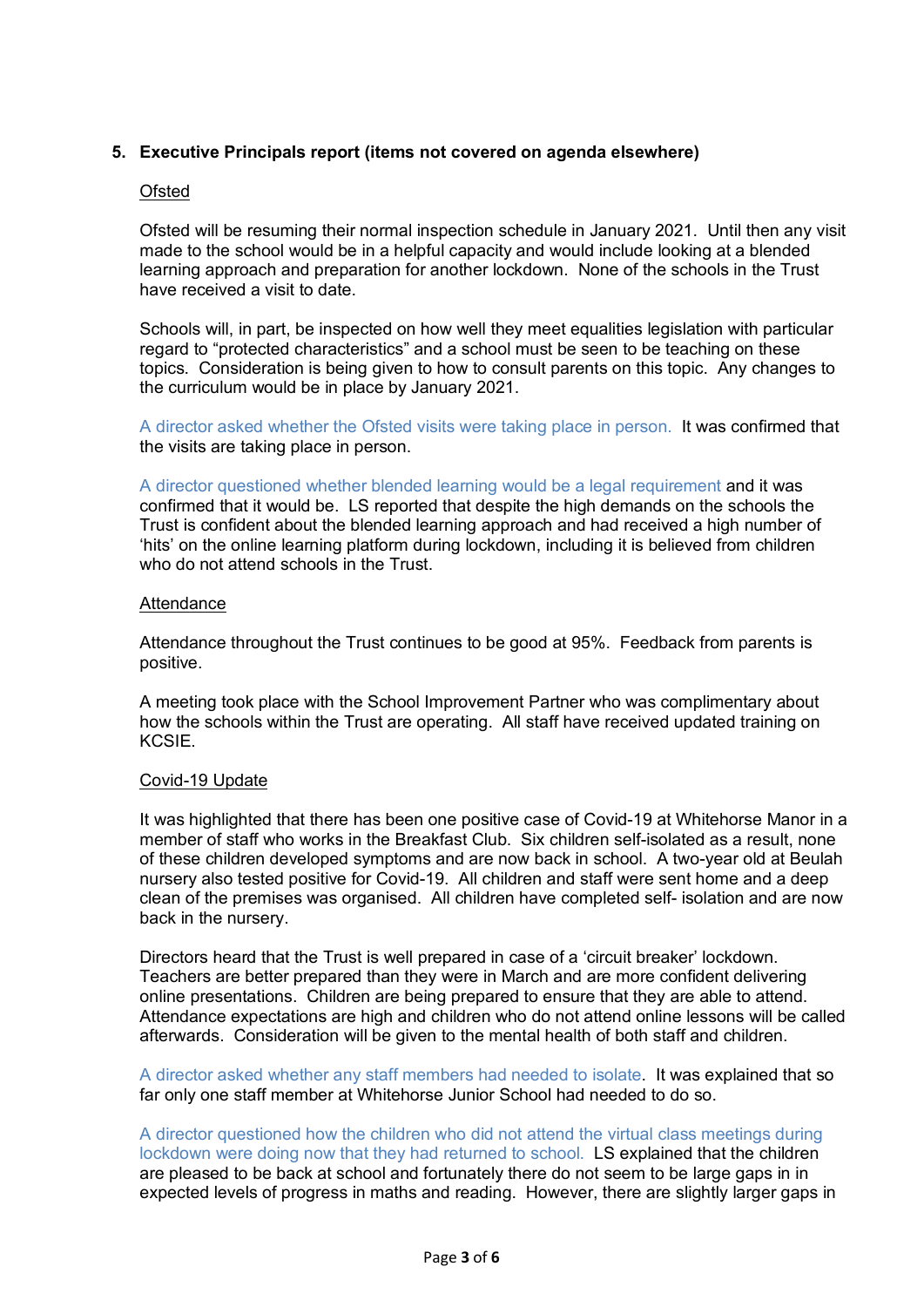writing. The 'Reconnection Curriculum' has helped support these children and will reduce gaps in learning. There are some behavioural issues with a small number of children, but this is to be expected after several months at home.

A director asked how the 'catch up funding' would be used to support these children. There are discussions taking place about how best to support the children and maximise the learning, consideration is being given to one to one tutoring or larger groups.

A director asked what the home learning package looked like for the younger pupils during lockdown. It was explained that the work that was sent out was a lot more practical and included activities such as painting and treasure hunts. Blogs were posted on the online learning programme by the Early Years Lead. The schools understood the pressures that parents were under working from home and having young children to look after.

A director questioned whether all the children with Educational Health Care Plans (EHCP) had returned to the school. It was confirmed that all of them had returned.

Directors questioned whether there would be a return to standardised testing this academic year. It was explained that this is not clear at the moment. The year is likely to be fragmented for some children with periods of isolation and missed learning.

A director asked whether the Executive Principals expected the results to fall this year. JR explained that it is difficult to say what may happen but, if he were pressed to give make a prediction, that it seemed likely there would be some dip in results However, this would be a nationwide problem with all schools in the same position.

A director asked what the Trust would be doing to support the children in 'catching up'. JR explained that the 'reconnection curriculum' is in place to support the children and would be bolstered with the professional approach of the schools to meet the needs of all of the pupils. It is important to remember that each child's experience of lockdown and the months of school closure will have been different. The Trust is keen to focus on moving forward and not focusing on what has been lost. He reminded Directors that research cited in the reconnection plan from Professor John Hattie shows that school disruption following a natural disaster, e.g. New Zealand earthquake, has had almost no impact on a child's long term educational outcomes.

A director asked whether additional hours in maths and English would benefit the children and it was explained that this would not be beneficial for the children as they need variety and artistic activities to provide a rounded education.

#### Pupil Numbers

Directors heard that Beulah Nursery is full. However, there are spaces at both Whitehorse Manor and Ecclesbourne Primary. Due to a change in the waiting list system, Whitehorse Manor lost out on first preference children whose parents had to apply for a place again.

Pupil numbers in Cypress Primary are lower than we would like with approximately 20 to 22 children in each Year 6 class. Despite efforts to retain children at the school more children have left this year which seems to be due to families relocating in the years before their first child starts secondary education. Work will be undertaken to reduce mobility across the school. The current staffing structure will have to be reconsidered if children continue to leave.

#### Capacity for growth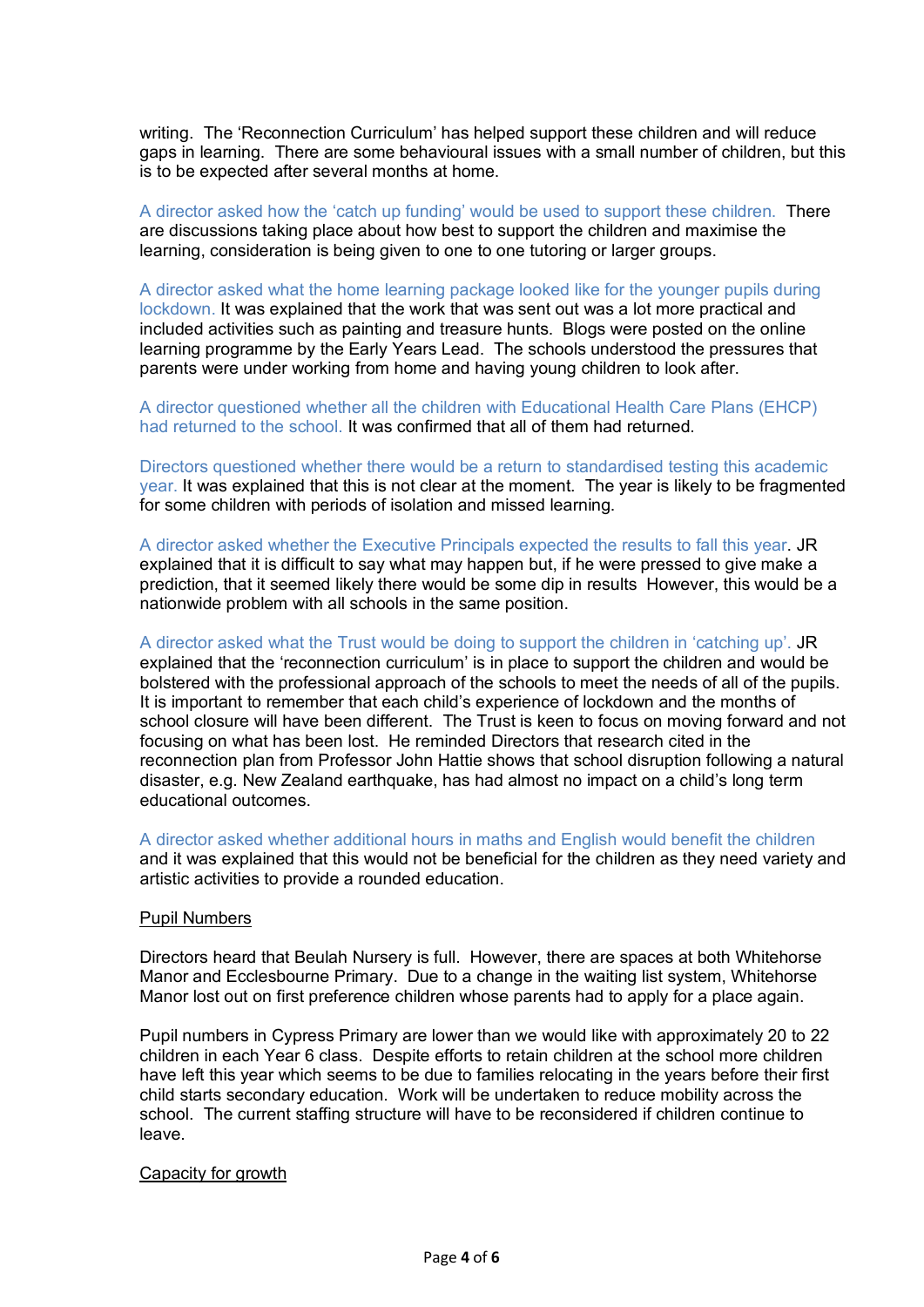Directors heard that a school that had been anticipated to join the Trust had gone to another **Trust** 

Directors discussed other possible options for growth including schools further afield. It was noted that virtual planning was a success and opened up the possibility of widening the geographical area that the Trust operates in. The Trust is in pre-consultation regarding Virgo Fidelis Senior School and are considering other secondary schools.

LS and JR were thanked for their report.

#### **6. COVID Update**

This item is covered in item 05 above.

#### **7. Finance update including early EOY indications pre audit**

Directors heard that pre audit figures show that income was higher than budget by £151k due to higher than anticipated local authority funding, SEND funding and EYFS funding. Expenditure was £190k less than budget due to savings on catering costs, agency staff and other smaller expenditures including photocopying. Overall, the Trust has finished the year in a favourable position. There were differences between the schools' financial positions which would be discussed in detail at the Finance Committee.

A director asked when the audit would be completed. It was explained that this would take place in approximately two to three weeks time.

#### **8. Staffing update**

LS reported that there are currently three teachers looking for work within the Trust but no positions available.

A teacher is relocating to Leeds and interviews for her role are taking place next week.

There are currently eight Newly Qualified Teachers (NQT) and some bright graduates who have teaching experience but do not have teaching status. The NQT support has been expanded and their training continues.

A director asked who is mentoring the trainees. Elizabeth Ellis and Pam Smythe are sharing the mentoring. Sharon Russell, Head of School Whitehorse Infants, recently observed an NQT and was impressed with the content and delivery of teaching.

A director questioned what was happening with the appointment of a Head of School at Cypress Upper. There is currently an internal advert with two deputies having expressed an interest in the role.

A director asked whether the deputies were experienced within the Trust and it was explained that they are both very experienced.

#### **9. Governance update**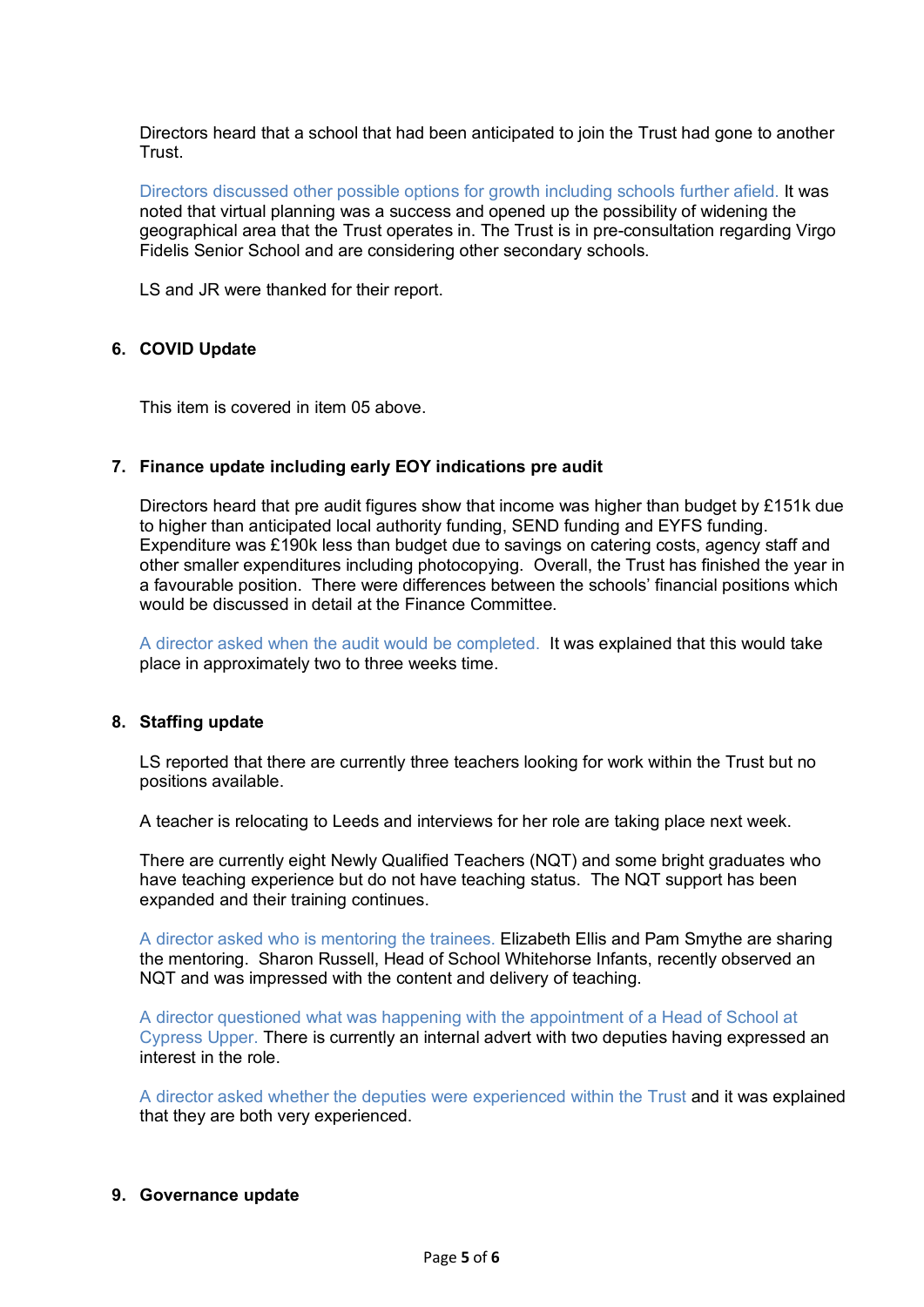The Chair reported that he had been successful in recruiting three co-opted MACs for Whitehorse Infants and Junior. There are currently two director vacancies. It is hoped that these positions would be filled ahead of the AGM in December.

FF updated directors on the Academy Council at Beulah Infants noting that recruitment of parent MACs had been challenging in the past. The Council is looking to appoint a teaching staff and non-teaching staff MAC.

# **10. Facilities and CIF update**

Directors heard that the Trust had been unexpectedly successful in securing two CIF bids for fencing at Whitehorse manor and new roofs at Cypress Primary School in a new second round of funding, having been unsuccessful in the first.

It is possible that the Public Sector Decarbonisation Scheme, which provides grants for public sector bodies to fund energy efficiency and heat decarbonisation measures, may be able to provide funding for the replacement of boilers at Cypress Primary School and Beulah Infant School. In order to secure the funding the Trust must demonstrate an innovative idea such as a ground source heat pump.

#### **11. Board membership changes**

.

This item was covered under Item 09.

# **12. Confirmation of Keeping Children Safe in Education 2020 - training and assurance**

The Chair reminded directors to read part one of Keeping Children Safe in Education and confirm to CC once completed.

# **ACTION: Directors to read part one of KCSIE and confirm to CC. (Item 103)**

#### **13. Correspondence to the Chair**

There was no correspondence received.

#### **14. Confirmation of confidential Items**

There were no confidential items discussed.

#### **15. Any other business (notified to Chair/Clerk in advance) including items raised for attn. of Directors by MACs**

There was no other business.

#### **16. Dates for 2020-21**